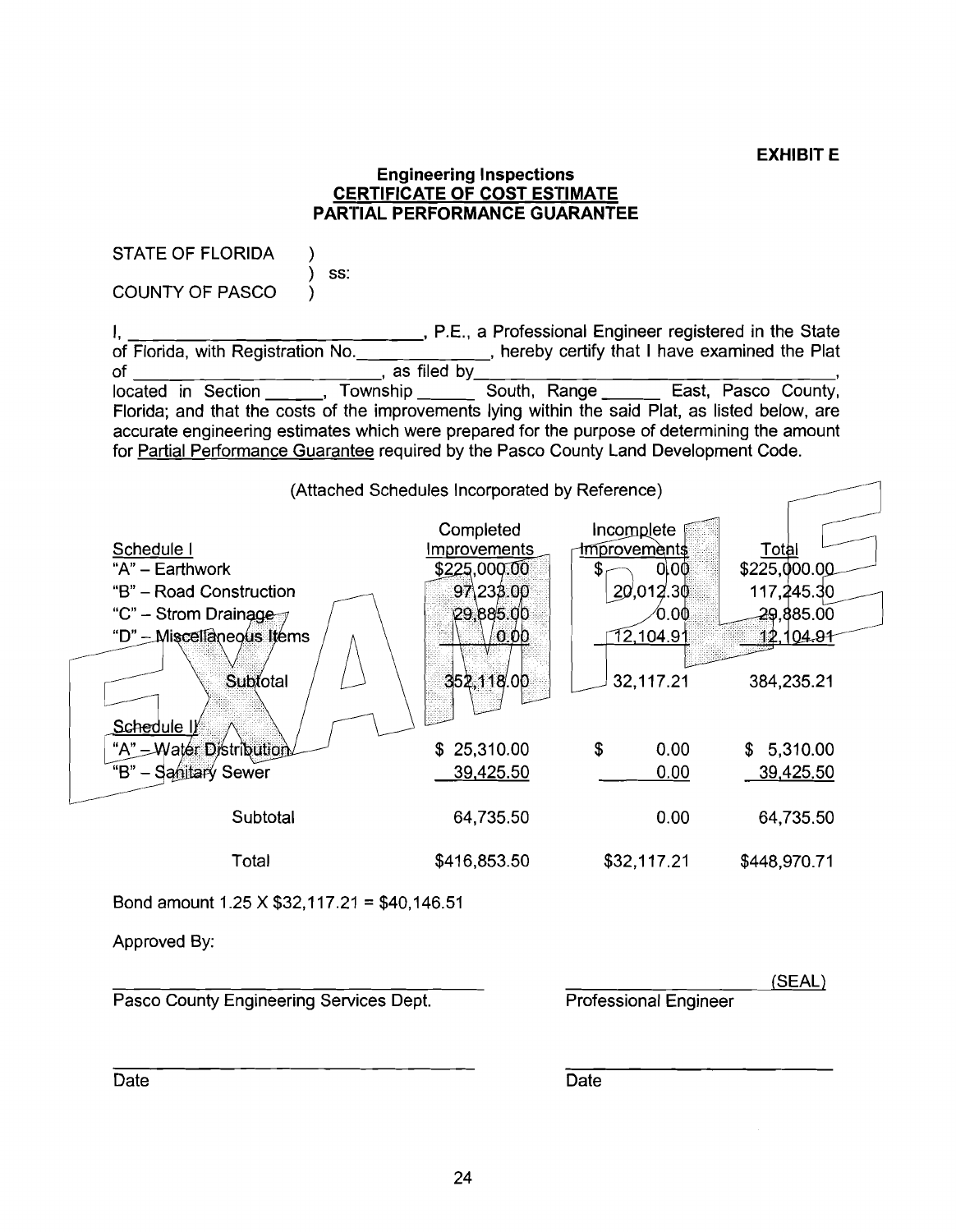| <b>UNIT</b> |                 |                        | (COMPLETED)<br><b>SCHEDULE</b><br>IA-EARTHWORK |                     |  |
|-------------|-----------------|------------------------|------------------------------------------------|---------------------|--|
|             | <b>QUANTITY</b> | <b>DESCRIPTION</b>     | <b>UNIT PRICE</b>                              | <b>TOTAL AMOUNT</b> |  |
| CY          | 60,000          | Site Grading           | 3.75                                           | 225,000.00          |  |
|             |                 | SUBTOTAL - SCHEDULE IA |                                                | 225,000.00          |  |
|             |                 |                        |                                                |                     |  |
|             |                 |                        |                                                |                     |  |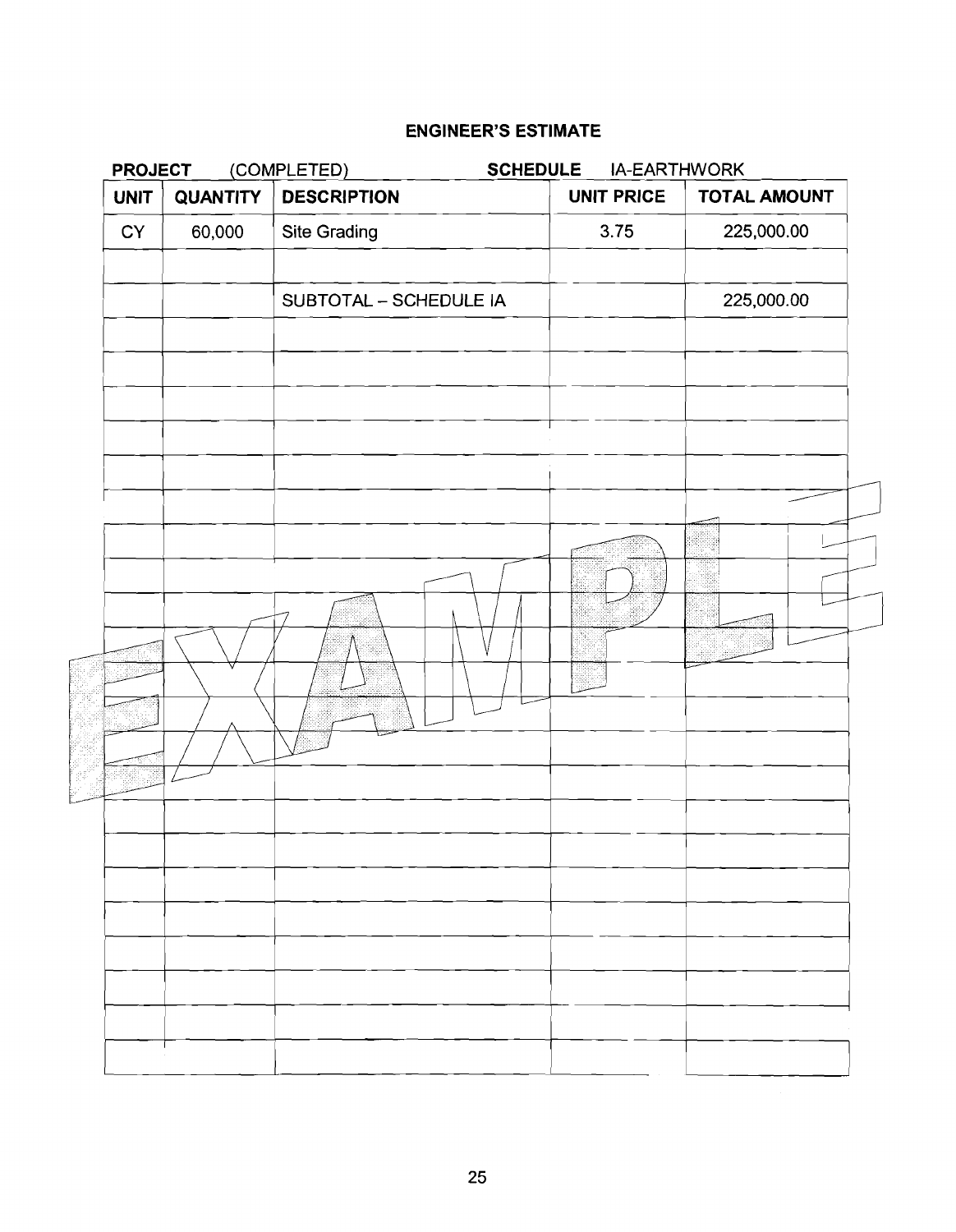|             | (COMPLETED)<br><b>PROJECT</b><br>SCHEDULE IB-ROAD CONSTRUCTION |                               |                   |              |
|-------------|----------------------------------------------------------------|-------------------------------|-------------------|--------------|
| <b>UNIT</b> | <b>QUANTITY</b>                                                | <b>DESCRIPTION</b>            | <b>UNIT PRICE</b> | TOTAL AMOUNT |
| SY          | 1,660                                                          | 6" Stab. Under Curb (4' wide) | 3.25              | 5,395.00     |
| SY          | 5,096                                                          | 6" S. C. Base                 | 8.50              | 43,316.00    |
| LF          | 3,735                                                          | 2' Concrete Valley Curb       | 5.20              | 19,422.00    |
| LF.         | 120                                                            | 4' Concrete Valley Gutter     | 9.00              | 1,080.00     |
| LF          | 1,868                                                          | 6" Underdrain                 | 15.00             | 28,020.00    |
|             |                                                                | SUBTOTAL - SCHEDULE IB        |                   | 97,223.00    |
|             |                                                                |                               |                   |              |
|             |                                                                |                               |                   |              |
|             |                                                                |                               |                   |              |
|             |                                                                |                               |                   |              |
|             |                                                                |                               |                   |              |
|             |                                                                |                               |                   |              |
|             |                                                                |                               |                   |              |
|             |                                                                |                               |                   |              |
|             |                                                                |                               |                   |              |
|             |                                                                |                               |                   |              |
|             |                                                                |                               |                   |              |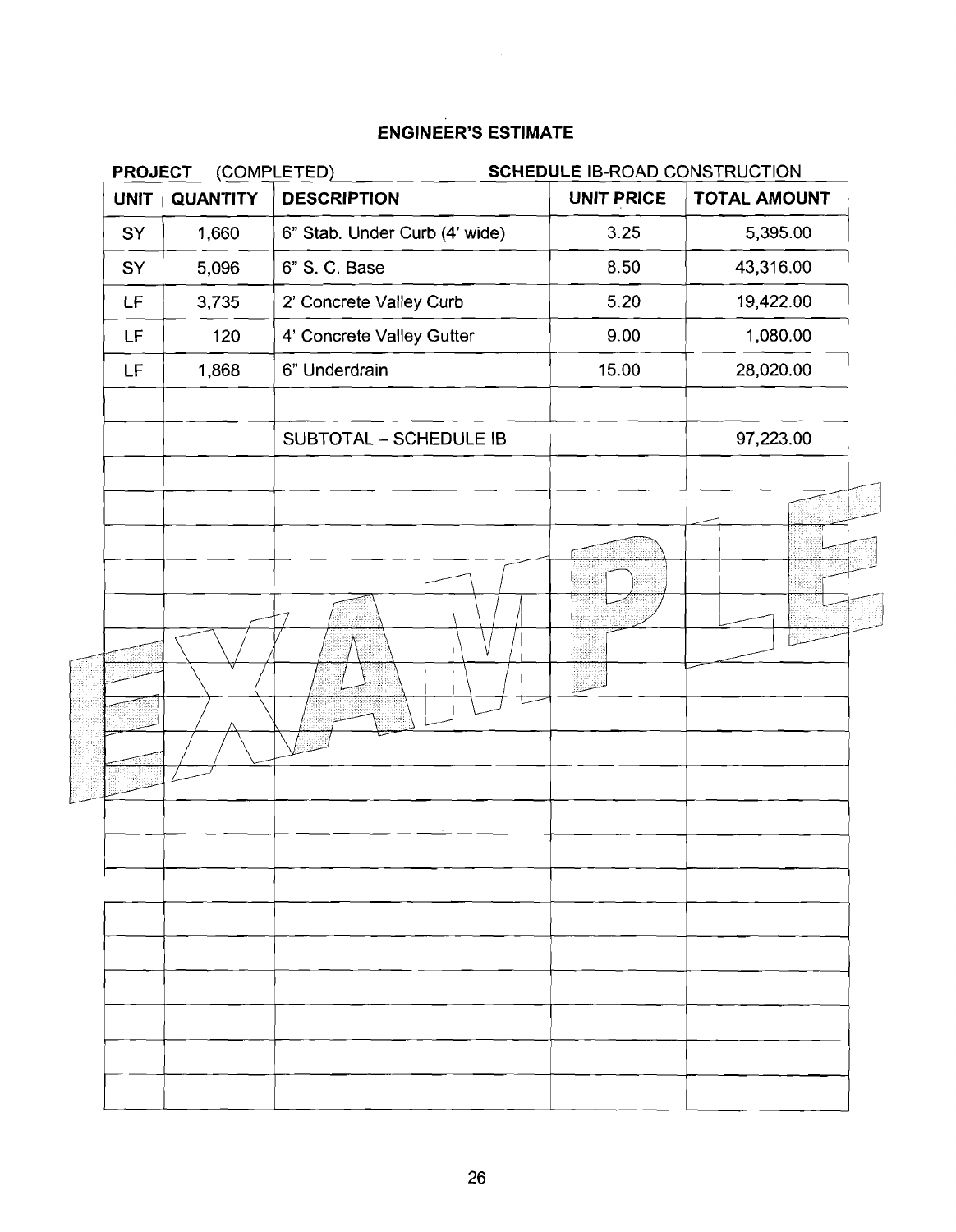| <b>DESCRIPTION</b><br><b>QUANTITY</b><br><b>UNIT</b> | <b>UNIT PRICE</b> | <b>TOTAL AMOUNT</b> |
|------------------------------------------------------|-------------------|---------------------|
| 5,096<br>1" Asphalt Type S-III                       | 3.30              | 16,816.80           |
| Seed and Mulch<br>4,565                              | .70               | 3,195.50            |
| SUBTOTAL - SCHEDULE IB                               |                   | 20,012.30           |
| ننشأ                                                 | ~~~~              |                     |

 $\sim 10^7$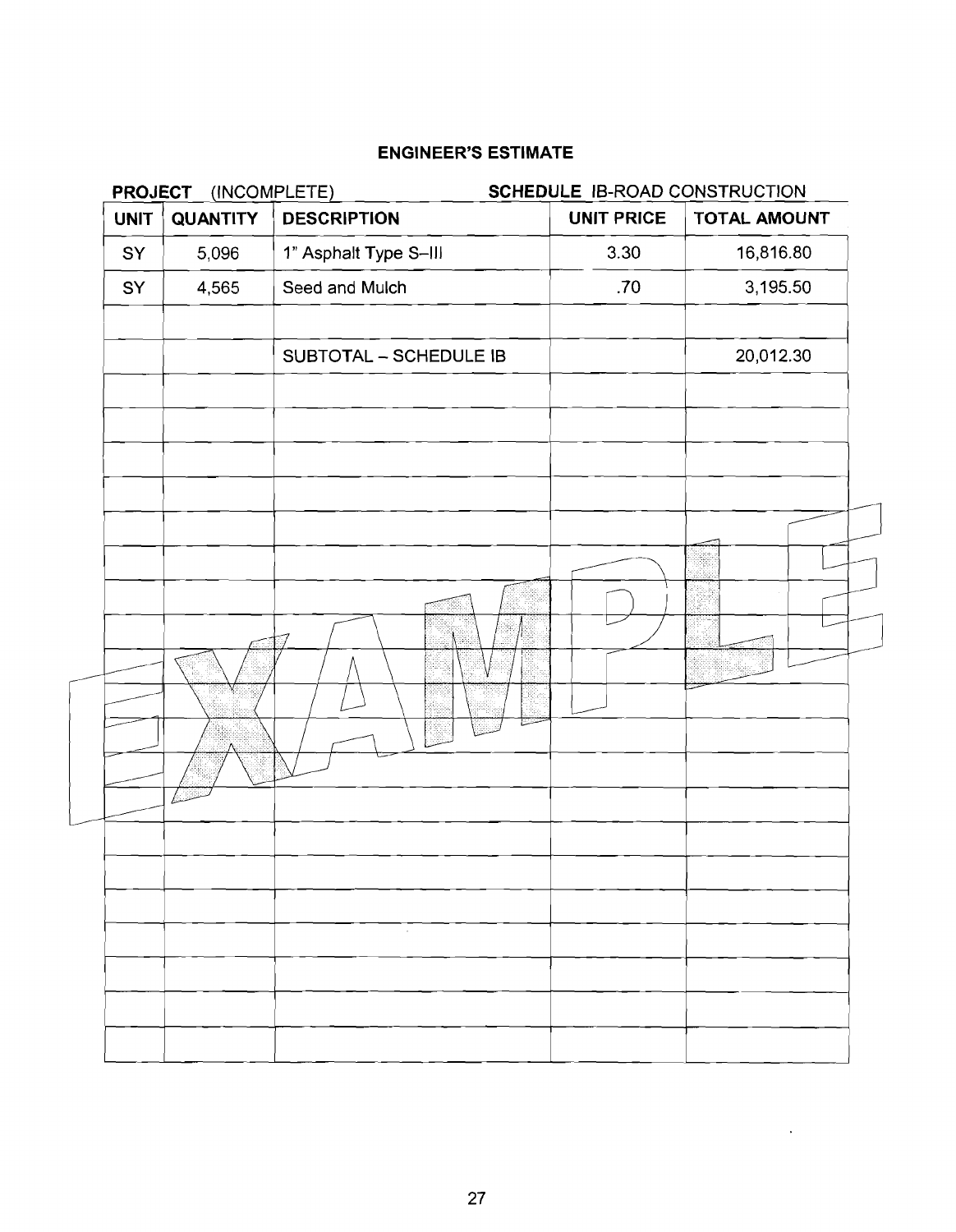| <b>PROJECT</b> |                  | (COMPLETED)                 | SCHEDULE IC-STORM DRAINAGE |              |  |
|----------------|------------------|-----------------------------|----------------------------|--------------|--|
| <b>UNIT</b>    | <b>QUANTITY</b>  | <b>DESCRIPTION</b>          | <b>UNIT PRICE</b>          | TOTAL AMOUNT |  |
| LF             | 166              | <b>15" RCP</b>              | 27.00                      | 4,482.00     |  |
| LF             | 120              | <b>18" RCP</b>              | 33.00                      | 3,960.00     |  |
| LF.            | 253              | 30" RCP                     | 41.00                      | 10,373.00    |  |
| EA             | $\boldsymbol{6}$ | Type "C" Inlet              | 1,020.00                   | 6,120.00     |  |
| EA             | $\mathbf{1}$     | Detention Pond Control STR. | 1,450.00                   | 1,450.00     |  |
| EA             | $\mathbf 1$      | 15" Concrete Headwall       | 900.00                     | 900.00       |  |
| EA             | $\mathbf 1$      | 18" Concrete Headwall       | 1,100.00                   | 1,100.00     |  |
| EA             | $\mathbf 1$      | 30" Concrete Headwall       | 1,500.00                   | 1,500.00     |  |
|                |                  | SUBTOTAL - SCHEDULE IC      |                            | 29,885.00    |  |
|                |                  |                             |                            |              |  |
|                |                  |                             |                            |              |  |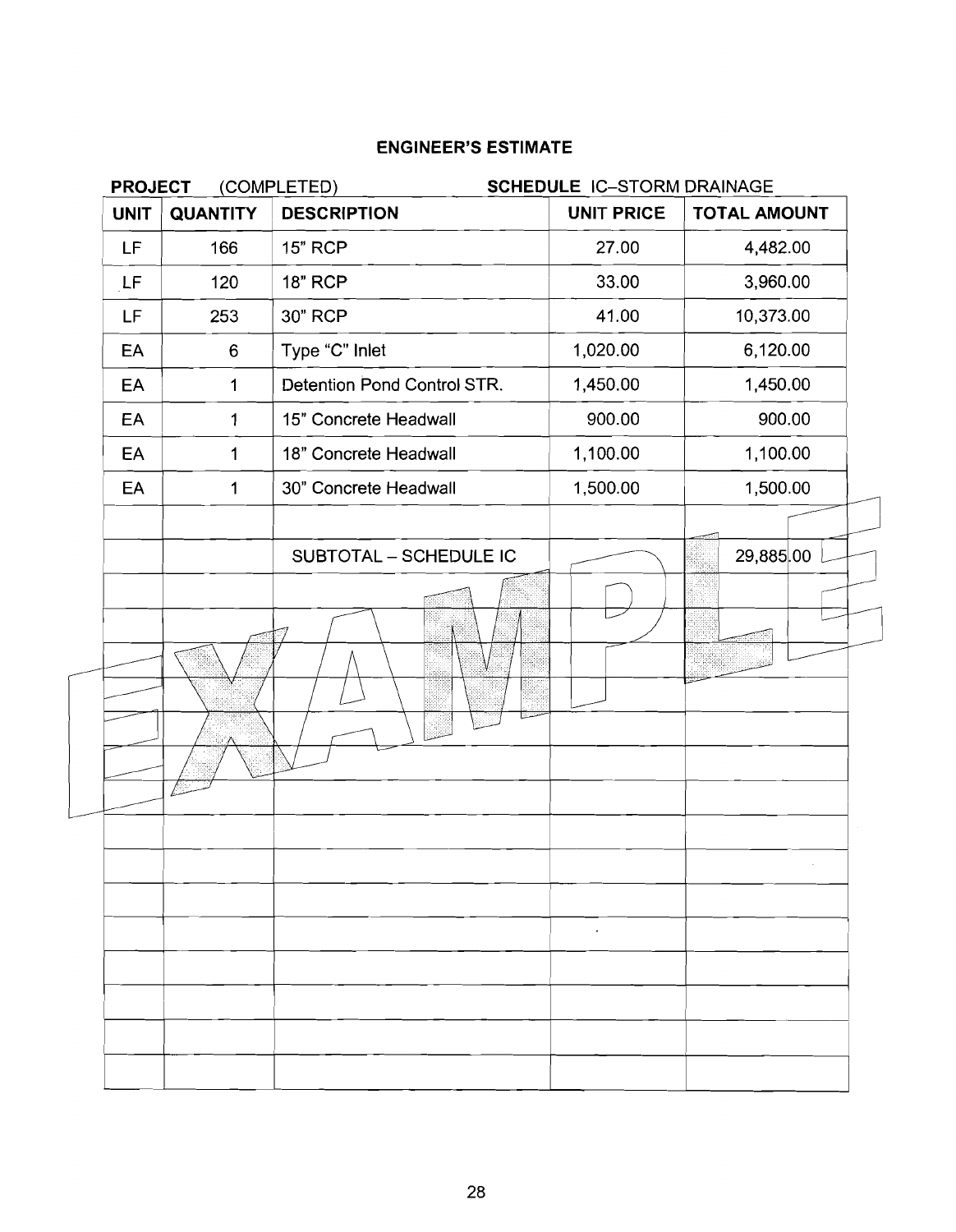| <b>PROJECT</b> | (INCOMPLETE)    | <b>SCHEDULE</b>                                                                                                                      | <b>ID MISC. ITEMS</b> |                     |
|----------------|-----------------|--------------------------------------------------------------------------------------------------------------------------------------|-----------------------|---------------------|
| <b>UNIT</b>    | <b>QUANTITY</b> | <b>DESCRIPTION</b>                                                                                                                   | <b>UNIT PRICE</b>     | <b>TOTAL AMOUNT</b> |
| EA             | 20              | <b>PRMs</b>                                                                                                                          | 110.00                | 2,200.00            |
| EA             | 12              | <b>PCPs</b>                                                                                                                          | 90.00                 | 1,080.00            |
|                | $\star$         | <b>Professional Services</b>                                                                                                         |                       |                     |
| EA             | 1               | <b>Record Drawings</b>                                                                                                               | 2,500.00              | 2,500.00            |
| EA             | 1               | <b>Cost Estimate-Assurance</b>                                                                                                       |                       |                     |
|                |                 | of Maintenance                                                                                                                       | 300.00                | 300.00              |
| EA             | $\mathbf 1$     | <b>Engineer's Certificate</b>                                                                                                        | 200.00                | 200.00              |
| EA             | 1               | <b>Materials Testing</b>                                                                                                             | 4,000.00              | 4,000.00            |
| L.S.           | L.S.            | <b>Street Signs</b>                                                                                                                  | 1,824.91              | 1,824,91            |
|                |                 |                                                                                                                                      |                       |                     |
|                |                 | SUBTOTAL - SCHEDULE D                                                                                                                |                       | 12,104.91           |
|                |                 |                                                                                                                                      |                       |                     |
|                |                 |                                                                                                                                      |                       |                     |
|                |                 |                                                                                                                                      |                       |                     |
|                |                 |                                                                                                                                      |                       |                     |
|                |                 |                                                                                                                                      |                       |                     |
|                |                 | THE UNIT COSTS SHOWN FOR PROFESSIONAL SERVICES<br>ARE HYPOTHETICAL ONLY AND ARE NOT TO BE USED AS A<br><b>GUIDELINE FOR PRICING.</b> |                       |                     |
|                |                 |                                                                                                                                      |                       |                     |
|                |                 |                                                                                                                                      |                       |                     |
|                |                 |                                                                                                                                      |                       |                     |
|                |                 |                                                                                                                                      |                       |                     |
|                |                 |                                                                                                                                      |                       |                     |
|                |                 |                                                                                                                                      |                       |                     |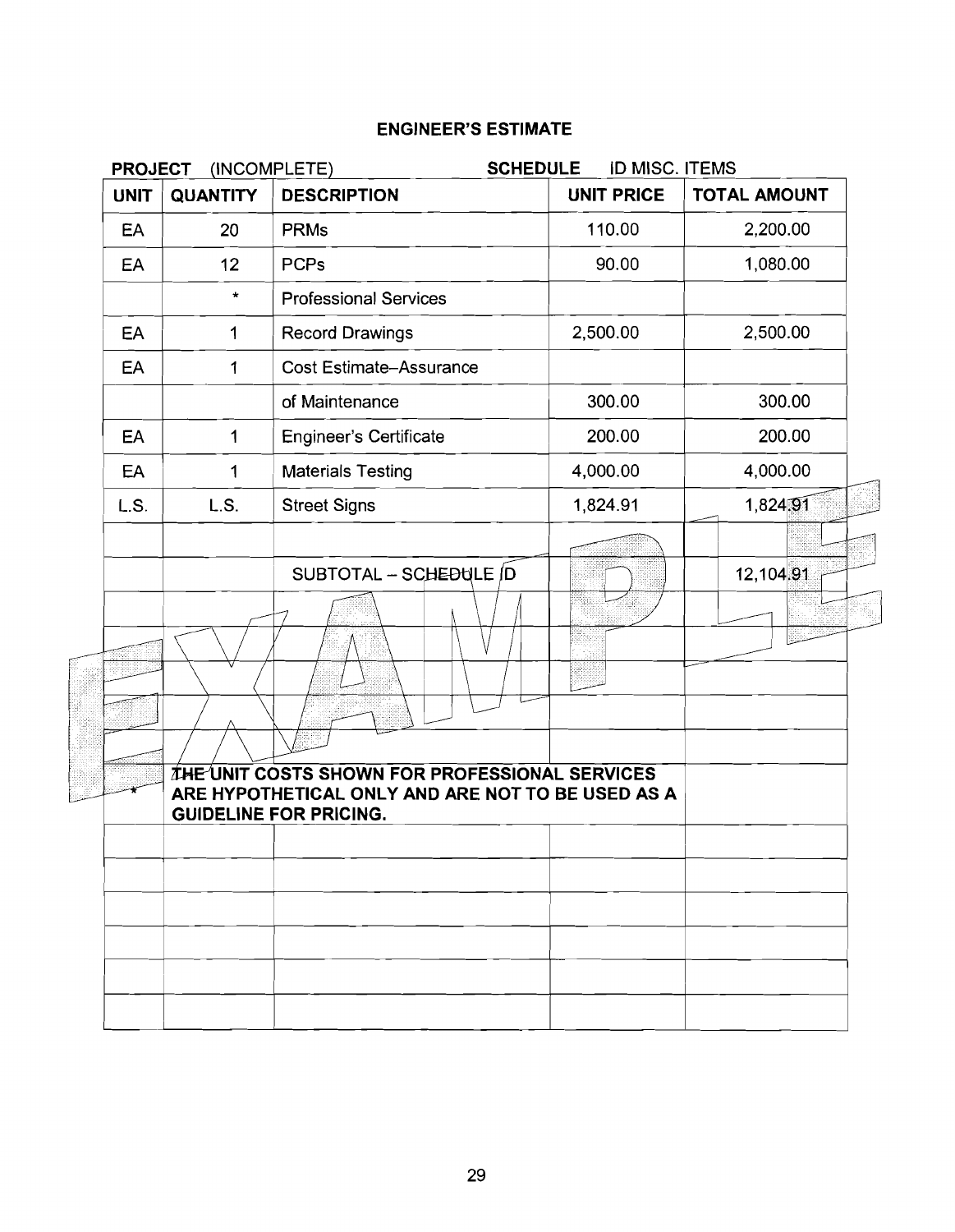| <b>UNIT</b> | <b>QUANTITY</b> | <b>DESCRIPTION</b>             | <b>UNIT PRICE</b> | <b>TOTAL AMOUNT</b> |
|-------------|-----------------|--------------------------------|-------------------|---------------------|
| LF          | 2,029           | 6" PVC Water Main              | 8.00              | 16,232.00           |
| EA          | $\overline{7}$  | 6" Gate Valve w/Box            | 310.00            | 2,170.00            |
| EA          | $\overline{7}$  | 3/4" Single-Service Assembly   | 90.00             | 630.00              |
| EA          | 18              | 1" Double-Service Assembly     | 125.00            | 2,250.00            |
| LF          | 416             | 2" PVC Casing (13 Locations)   | 3.00              | 1,248.00            |
| EA          | $\overline{2}$  | 2" Temp. Blow-off              | 210.00            | 420.00              |
| EA          | $\overline{2}$  | Fire Hydrant Assembly          | 1,180.00          | 2,360.00            |
|             |                 | <b>SUBTOTAL - SCHEDULE IIA</b> |                   | 25,310,00           |
|             |                 |                                |                   |                     |
|             |                 |                                |                   |                     |